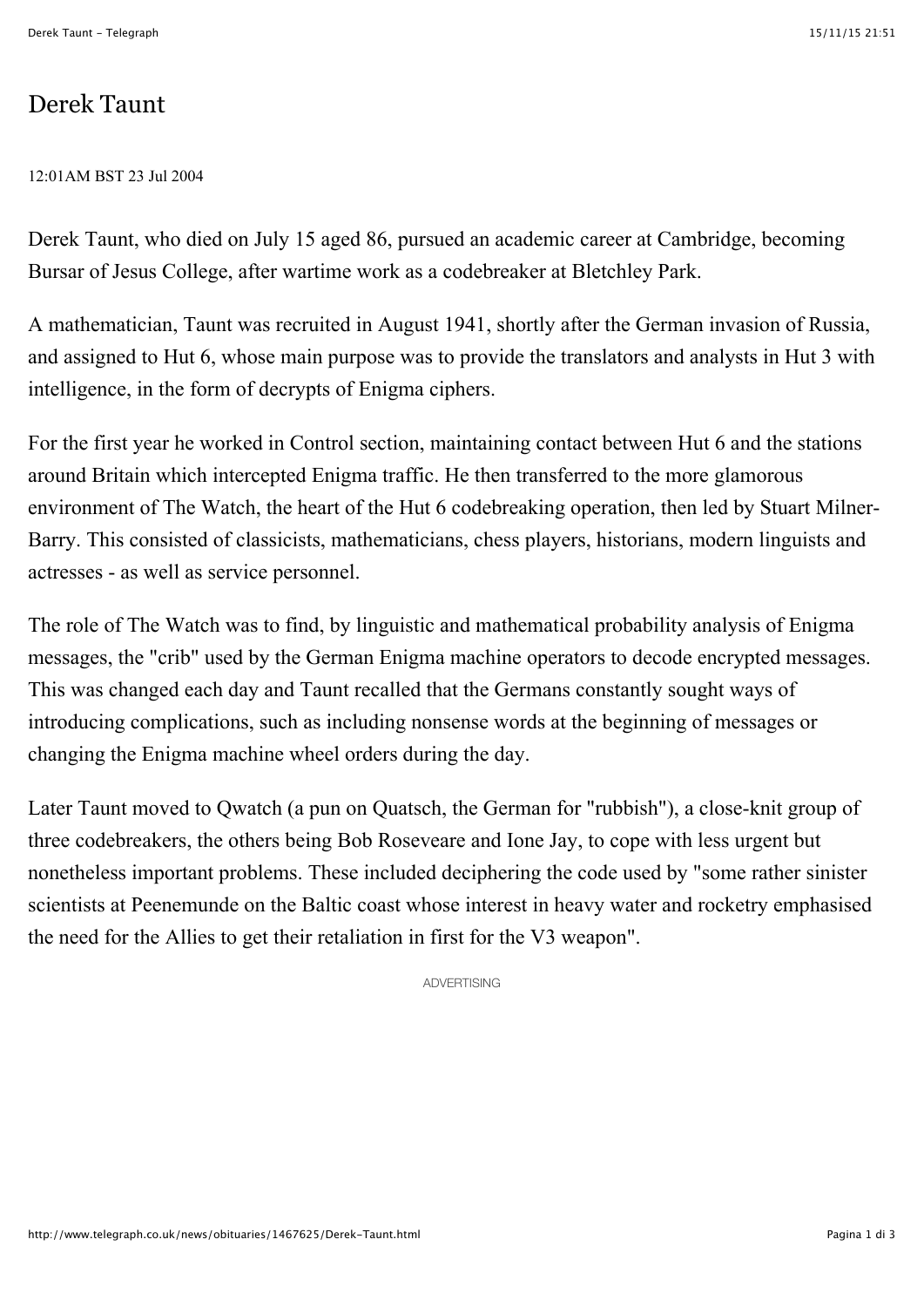Taunt recalled his time at Bletchley Park chiefly for the sense of cameraderie, the excitement of a shared intellectual challenge and for close friendships which lasted after the war ended. "To have been a non-passenger in a team of such calibre and with such victories to its credit," he wrote later, "seems to me to justify some modest satisfaction. Our happy band may not have been with King Harry on St Crispin's Day, but we had certainly not been abed and have no reason to think ourselves accurs't for having been where we were."

Derek Taunt was born on November 16 1917 and educated at Enfield Grammar, then City of London School, and at Jesus College, Cambridge, where he read Mathematics. He was accepted by Professor G H Hardy, whose lectures on analysis he had enjoyed, as a research student, but the project was postponed by the outbreak of war.

He was sent to work in the Ordnance Board at Kemnal Manor, Chislehurst, analysing trial firings of new guns and ammunition, before moving to Bletchley Park in 1941. After V E Day Hut 6 disbanded and Taunt spent the months until V J Day at the Admiralty Research Laboratory at Teddington, working on supersonic aerodynamics.

By the time he returned to Cambridge as a research student, Hardy had retired, so he abandoned mathematical analysis for abstract algebra and was accepted as a research student by Philip Hall. A Fellow of Jesus, Taunt became director of studies in Mathematics, tutor, then Bursar of Jesus from 1964 to 1979. He was President of Jesus from 1979 to 1982 and Cayley Lecturer in Mathematics from 1954 to 1982.

Taunt's time as bursar coincided with significant redevelopments of parts of Cambridge, including the controversial Grafton Centre development in the "Kite", a picturesque, though run-down, area of small terraced houses north of Parker's Piece, where Jesus had sizeable landholdings. He was instrumental in stopping plans to build the centre on New Square and also successfully opposed a scheme to build an inner relief road across Jesus Green and Jesus Close.

Taunt was a man who embodied the old-fashioned qualities of duty and public service. He was closely involved in many aspects of Cambridge town life, serving as honorary secretary, founder member and later honorary treasurer of the King Street Housing Association. When the Arts Council cut its grant